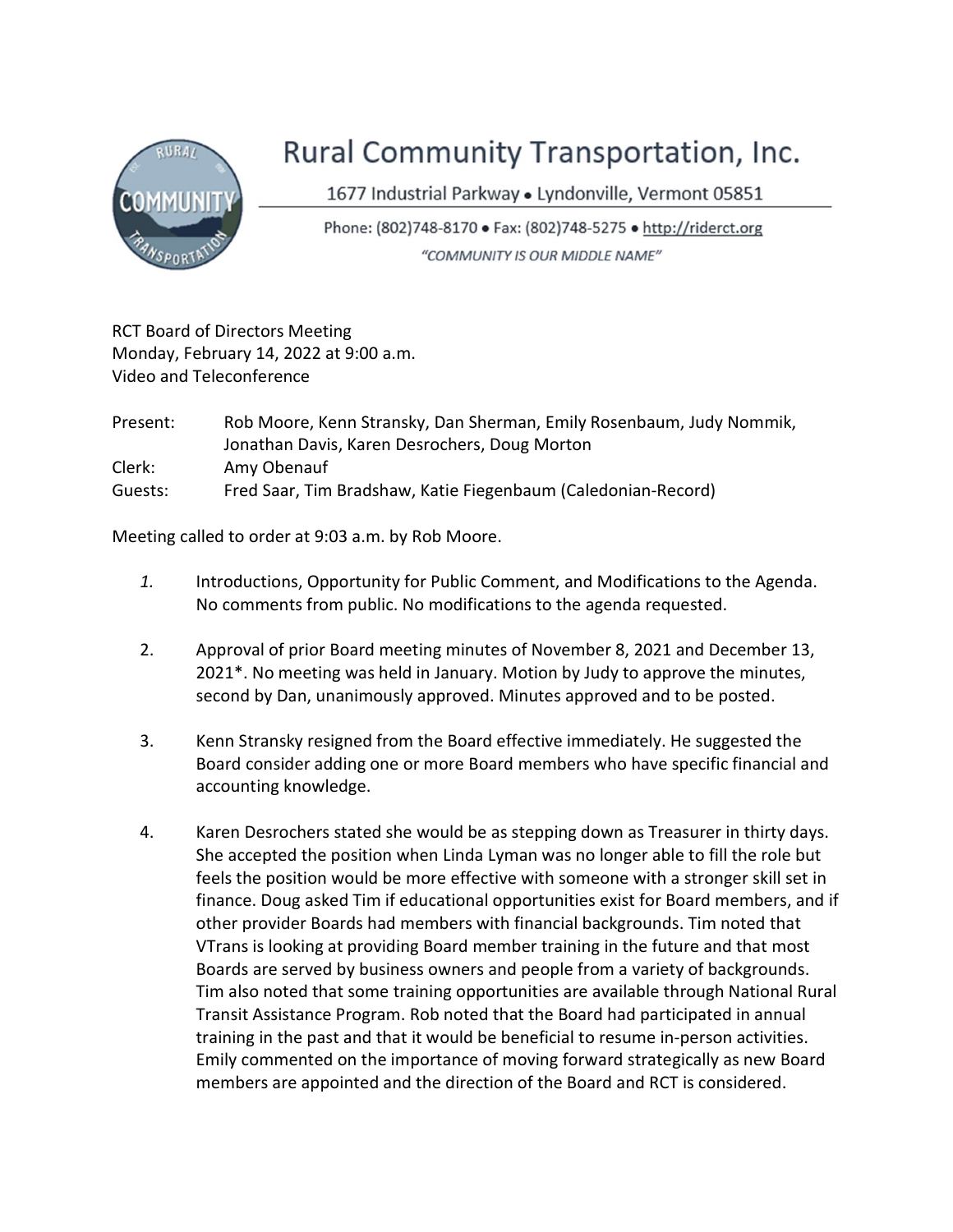- 5. VTrans Update. Tim was on site at RCT last week to complete tasks related to the three-year management review at RCT. He reviewed the status of the fleet, ongoing maintenance requirements, and future capital needs. The grant application season is approaching and development of the FY23 budget will begin in March. VTrans is coordinating a software RFP for scheduling and dispatch software. Tim thanked RCT for its contribution to the statewide review and the wealth of information provided.
- 6. Financial Update and Approval of Financials.\* The CODS fee is being raised from \$10 to \$30 effective March 1 to address the increased cost of providing this service. Form 990 for FY19 has been corrected and filed with the IRS. Expenses continue as expected; Fred noted that preventive maintenance costs may increase faster in the future. Rob and Fred explained the meaning of the acronyms used for funding sources. Doug asked about the fixed nature of the funding sources. The mileage reimbursement rate increase from \$0.55 to \$0.585 in January resulting in increased expense for volunteer driver reimbursement. Emily requested spreadsheets to supplement the graphs presented. Tim asked that budget vs. actual reports be made available for each Board meeting. Rob and Fred agreed that approval of the financials presented today be postponed until the Board members have an opportunity to review the requested additional information. Emily asked about the Financial Committee membership, and Rob noted that Rob, Karen, and Jonathan are on the committee.
- 7. Town Meeting Attendance for Town Appropriations (see attachment). Board members volunteered to attend the four in-person Town meetings and to provide coverage of some other remote meetings. Fred and Amy will use RCT to attend the remaining remote meetings.
- 8. Executive Director's Update. Five new vehicles are currently in the procurement process; two Ford Transit vans to replace the MV-1 units, two electric buses and charging stations, and a vehicle for the new Burke service. The RCT fleet currently has 35 vehicles; 25 are currently in daily service, 5 are awaiting repair, and 5 are scheduled for disposal. RCT is working with VTrans to address anticipated costs in FY23 for maintenance and vehicle replacement. Eight drivers have been added to the staff since October 10, 2021. The 3G GPS trackers are being replaced during February. Jonathan asked how the daily vehicle inspection by the drivers is accomplished; Fred responded that there is an inspection book in each vehicle that contains two-part forms; the top copy is turned in to Operations and the second copy remains in the book. It was suggested asking Operations staff to attend the next Board meeting would be a good opportunity for the Board to learn more about RCT operations.
- 9. Authorize the Executive Director to sign all RCT tax forms.\* Judy made a motion that Fred be authorized to sign RCT tax forms, with a second by Emily. All approved, authorization granted.